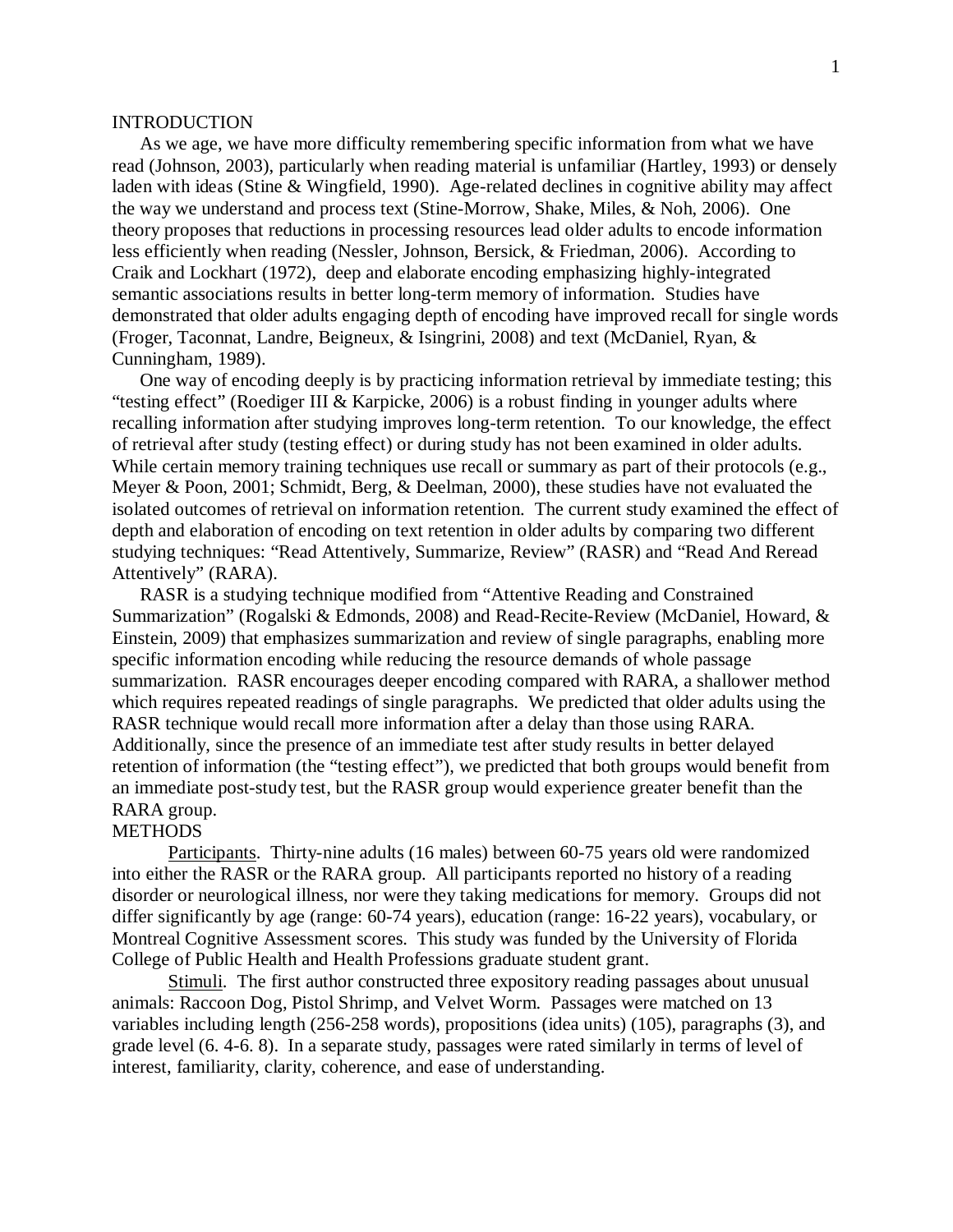Studying Techniques. Both groups were initially asked to read the entire 3-paragraph passage aloud once. Specific directions for the RASR group were: 1) read the first paragraph aloud attentively, 2) summarize the information aloud from memory in any order using your own words as much as possible, 3) reread the paragraph aloud to confirm what you remembered and to check what you missed. Directions for the RARA group were: "Read the first paragraph aloud three times while paying attention to the details. Read it as though you will be asked to recall it. " Both groups were instructed to study the remaining two paragraphs of the passage using the particular technique they had learned.

Procedure. All participants individually completed two 1-hour sessions, one day apart. During the first session, participants were presented with three different passages. They read aloud the first passage once and were tested orally on immediate recall. This served as the control "single reading" condition. They then studied the other two passages using their assigned study technique. Immediate oral recall was tested for one of these passages (the "study" condition) but not for the other (the "study-no-immediate-test" condition). On the second day, participants were asked for their delayed recall of all three passages. Passage order (dog, worm, or shrimp) and passage chosen for immediate testing were pseudo-randomized across participants. Responses were digitally recorded.

Scoring. All responses were transcribed verbatim. The first author, blinded to group, coded each of the participants' five transcripts (2 immediate and 3 delayed) for number of correct propositions (idea units).

### **RESULTS**

To examine the effect of studying technique on retention of propositions across time, we used a 2 group (RASR or RARA) by 2 condition (single reading or study) by 2 retention interval (immediate or delayed) repeated measures ANOVA. We found an interaction between condition and group  $[F(1, 37) = 6.85, p = .01, \eta^2 = .04]$ ; groups did not differ in recall of non-studied passages, but the RASR group recalled more propositions from studied passages than the RARA group. Retention interval and study condition also interacted,  $[F(1, 37) = 7.06, p = .01, \eta^2 = .16]$ : participants had better immediate retention than delayed retention for studied passages compared with unstudied passages. Interactions between retention interval and group and between retention interval, study condition, and group were not significant. See Figure 1.

To examine the effect of immediate testing (the testing effect) on propositions recalled after a delay, a 2 group (RASR, RARA) by 2 testing condition (study-plus-immediate-test or study-no-immediate-test) repeated measures ANOVA was performed. We found a significant main effect of testing condition  $[F(1, 37) = 5.96, p = .02, \eta^2 = .14]$ ; regardless of study method, participants remembered more propositions if they were tested previously on their recall than if they were not. We found no interaction between testing condition and group  $[F(1, 37) = .38, p =$ .54,  $\eta^2 = .01$ ]. See Figure 2.

# DISCUSSION

Consistent with our predictions, participants using RASR, a technique involving deep, elaborative semantic encoding, had better delayed recall of text information than those using RARA, a shallower encoding technique emphasizing massed reading. Though both groups recalled more information after studying than after one reading, the RASR group retained more information for studied passages than the RARA group. Similarly, immediate testing after study promoted better delayed recall of information (Roediger III & Karpicke, 2006); however, the RASR group did not receive any additional advantage over the RARA group.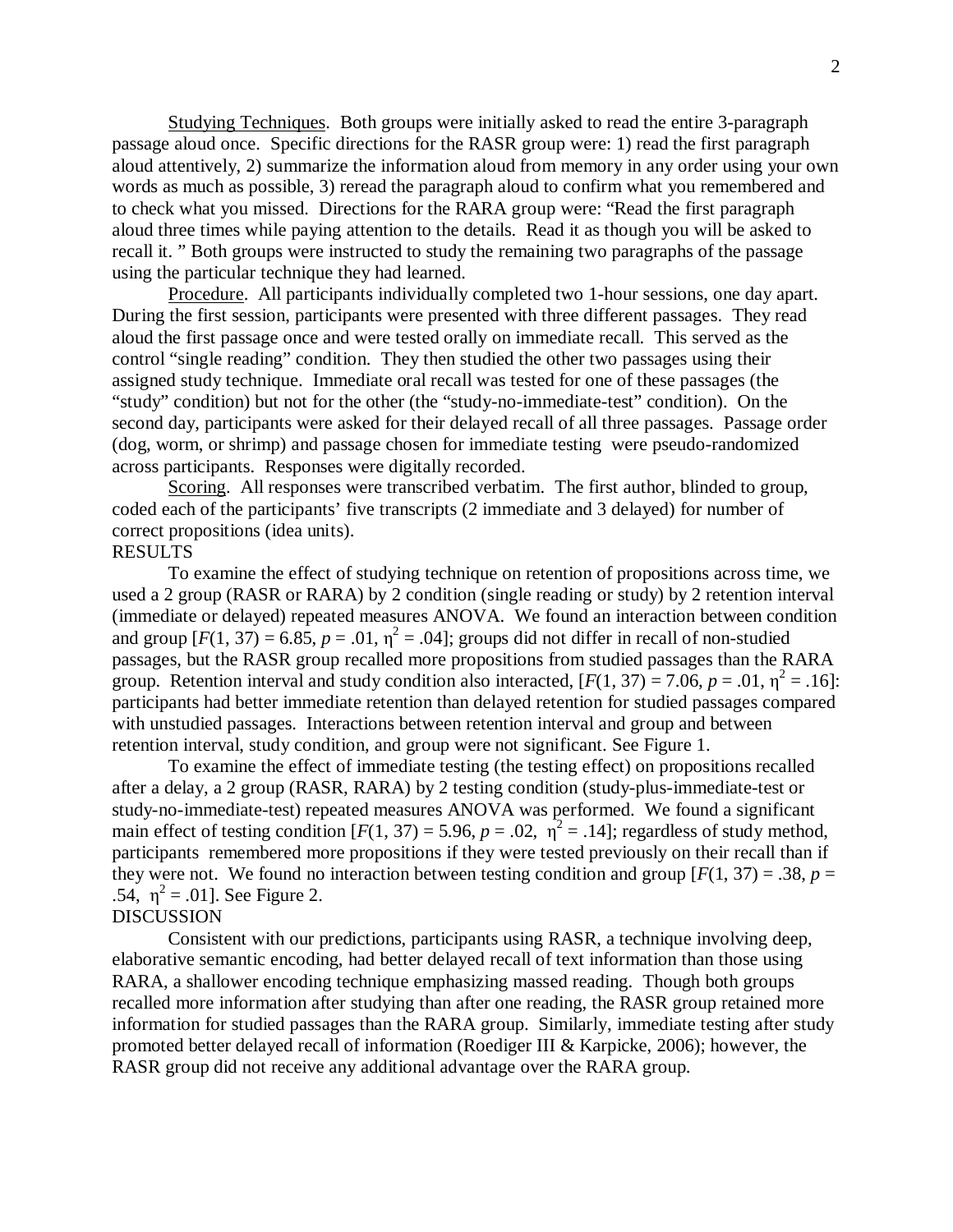According to Brown and Craik (2000), retrieving information from memory recruits deep semantic processing that acts as a "second encoding." Our results demonstrate that explicit instruction in using a deep encoding technique incorporating summarization and review can help older adults overcome age-related deficits in memory for unfamiliar, idea-rich texts. Furthermore, testing their recall after studying promotes additional retention. Based on these findings and those of a previous study (Rogalski and Edmonds, 2006), we suggest that explicit instruction in deep encoding techniques may benefit other populations with reduced processing resources, such as those with traumatic brain injury, mild cognitive impairment or early dementia.

#### REFERENCES

- Brown, S. C., & Craik, F. I. M. (2000). Encoding and retrieval of information. In E. Tulving & F. I. M. Craik (Eds.), *The Oxford Handbook of Memory* (pp. 93-107). New York: Oxford University Press.
- Craik, F. I. M., & Lockhart, R. S. (1972). Levels of processing: A framework for memory research. *Journal of verbal learning and verbal behavior, 11*(6), 671-684.
- Froger, C., Taconnat, L., Landre, L., Beigneux, K., & Isingrini, M. (2008). Effects of level of processing at encoding and types of retrieval task in mild cognitive impairment and normal aging. *Journal of Clinical and Experimental Neuropsychology, 1*, 1-10.
- Hartley, J. T. (1993). Aging and prose memory: Tests of the resource-deficit hypothesis. *Psychology and Aging, 8*(4), 538-551.
- Johnson, R. E. (2003). Aging and the remembering of text. *Developmental Review, 23*(3), 261- 346.
- McDaniel, M. A., Howard, D. C., & Einstein, G. O. (2009). The Read-Recite-Review study strategy: Effective and portable. *Psychological Science, 20*(4), 516-522.
- McDaniel, M. A., Ryan, E. B., & Cunningham, C. J. (1989). Encoding difficulty and memory enhancement for young and older readers. *Psychology and Aging, 4*(3), 333-338.
- Meyer, B. J. F., & Poon, L. W. (2001). Effects of structure strategy training and signaling on recall of text. *Journal of Educational Psychology, 93*(1), 141-159.
- Nessler, D., Johnson, R., Bersick, M., & Friedman, D. (2006). On why the elderly have normal semantic retrieval but deficient episodic encoding: A study of left inferior frontal ERP activity. *Neuroimage, 30*(1), 299-312.
- Roediger III, H. L., & Karpicke, J. D. (2006). The power of testing memory: Basic research and implications for educational practice. *Perspectives on Psychological Science, 1*(3), 181- 210.
- Rogalski, Y., & Edmonds, L. A. (2008). Attentive Reading and Constrained Summarisation (ARCS) treatment in primary progressive aphasia: A case study. *Aphasiology, 22*(7-8), 763-775.
- Schmidt, I. W., Berg, I. J., & Deelman, B. G. (2000). Memory training for remembering text in older adults. *Clinical Gerontologist, 21*(4), 67-90.
- Stine-Morrow, E. A. L., Shake, M. C., Miles, J. R., & Noh, S. R. (2006). Adult age differences in the effects of goals on self-regulated sentence processing. *Psychology and Aging, 21*(4), 790.
- Stine, E. A. L., & Wingfield, A. (1990). How much do working memory deficits contribute to age differences in discourse memory? *European Journal of Cognitive Psychology, 9*(1), 289-304.